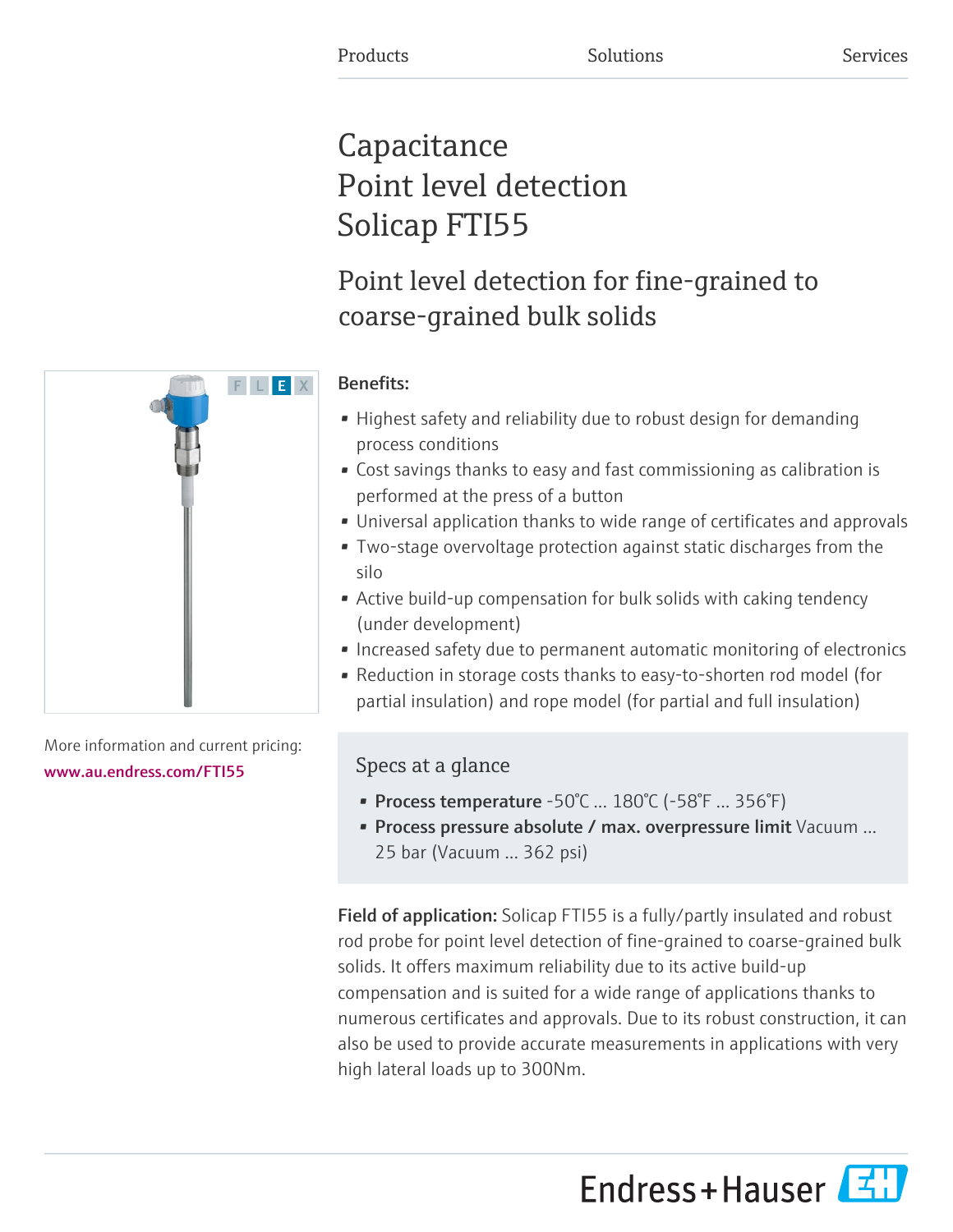# Features and specifications

Point Level / Solids Measuring principle

Capacitive Solid

### Characteristic / Application

Fully / partly isulated rod probe for small-grain / large-grain bulk solids Simple calibration Suitable for abrasive media Very robust probe

### Specialities

Inactive length Active build-up compensation High lateral loading Extremely robust probe

### Supply / Communication

19 ... 253V AC 10 ... 55V DC-PNP 19...253V AC bzw 10...55V DC 8/16mA, 11 ... 36V DC PFM 3-wire

### Ambient temperature

-50°C ... 70°C (-58°F ... 158°F)

### Process temperature

-50°C ... 180°C (-58°F ... 356°F)

### Process pressure absolute / max. overpressure limit

Vacuum ... 25 bar (Vacuum ... 362 psi)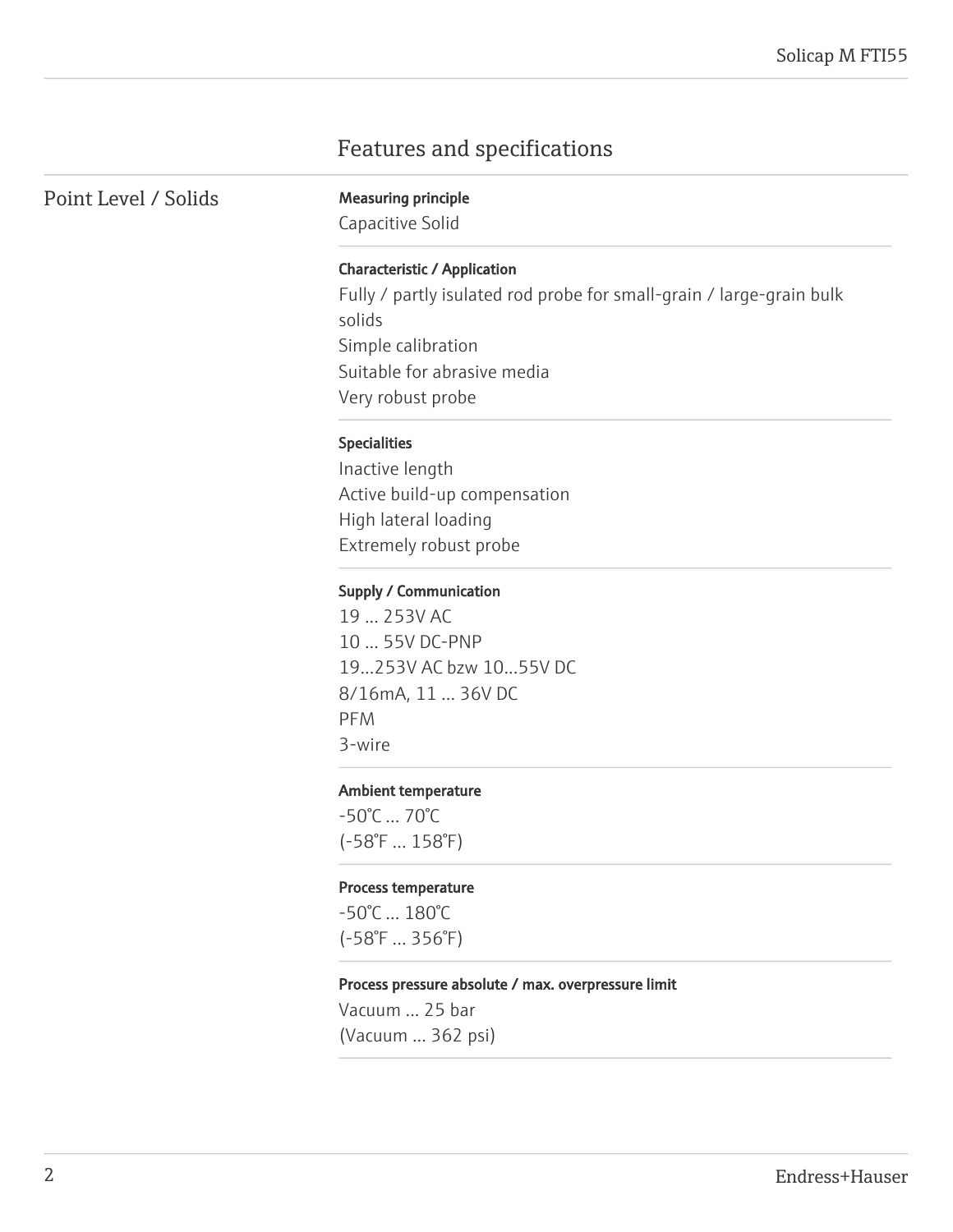# Point Level / Solids

Main wetted parts

PE, PPS, 316L, Steel

### Process connection

Thread R1 1/2, NPT1 1/2 Flanges from DN50.../ASME 2".../JIS...

### Sensor length

0.2m ... 4m (8" ... 157") Inactive length: 0.1m ...1m (2" ... 39")

### Communication

2- wire 19-253 VAC DC PNP Relais DPDT PFM 3-wire 8/16 mA

### Certificates / Approvals

ATEX, FM, CSA, IEC Ex, JPN Ex, NEPSI

### Safety approvals

SIL

### Design approvals

EN 10204-3.1

### Components

PFM: FTC325, FTC625, FTC470Z, FTC471Z 3-wire: FTC325

### Application limits

DK min 2